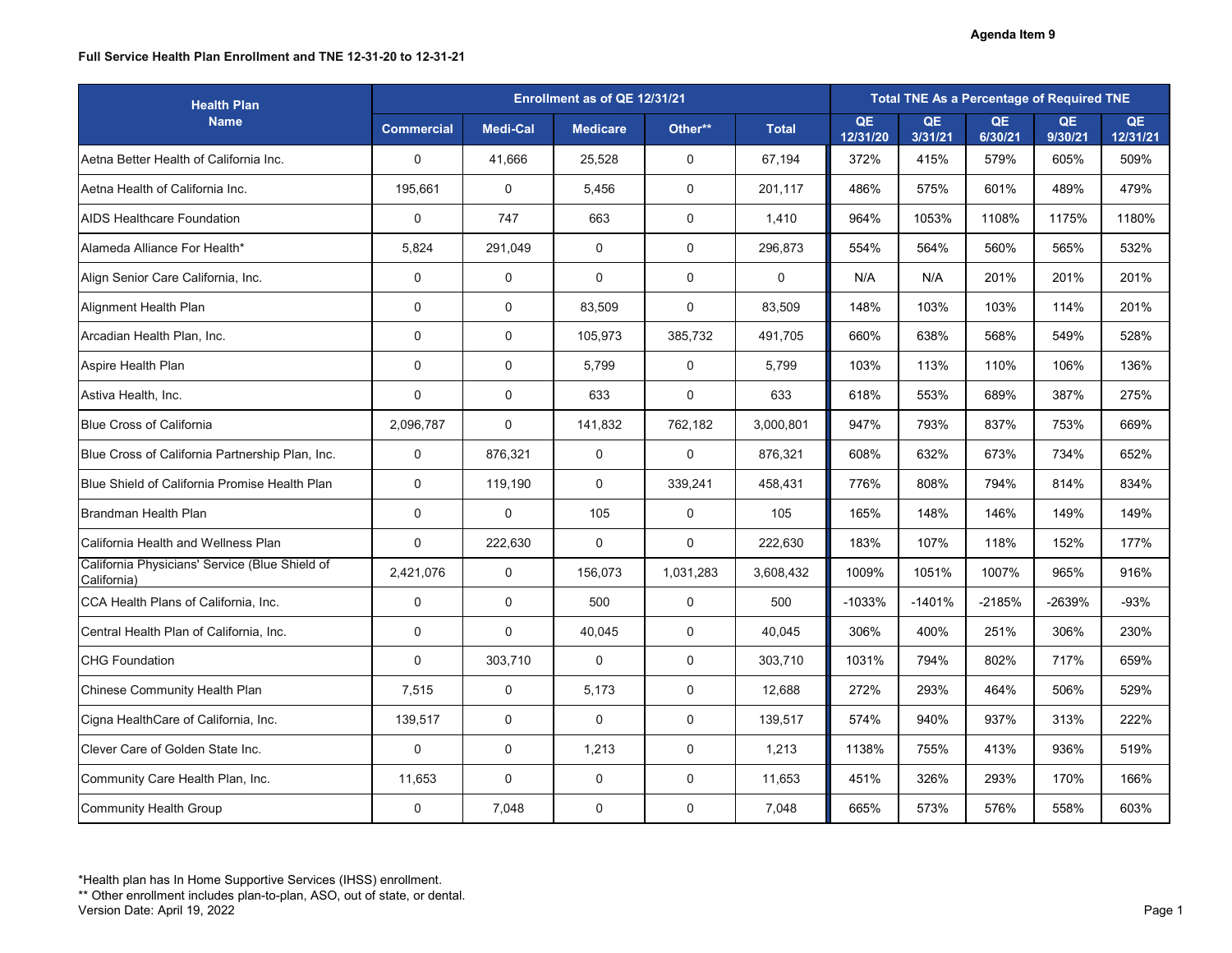### **Full Service Health Plan Enrollment and TNE 12-31-20 to 12-31-21**

| <b>Health Plan</b>                                          |                   | Enrollment as of QE 12/31/21 |                 |                  |                |                |                      | <b>Total TNE As a Percentage of Required TNE</b> |               |                |
|-------------------------------------------------------------|-------------------|------------------------------|-----------------|------------------|----------------|----------------|----------------------|--------------------------------------------------|---------------|----------------|
| <b>Name</b>                                                 | <b>Commercial</b> | <b>Medi-Cal</b>              | <b>Medicare</b> | Other**          | <b>Total</b>   | QE<br>12/31/20 | <b>QE</b><br>3/31/21 | QE<br>6/30/21                                    | QE<br>9/30/21 | QE<br>12/31/21 |
| Contra Costa County Medical Services                        | 7,236             | 214,041                      | $\mathbf 0$     | $\mathbf 0$      | 221,277        | 579%           | 648%                 | 633%                                             | 652%          | 665%           |
| County of Ventura                                           | 12,012            | $\overline{0}$               | $\mathbf 0$     | $\mathbf 0$      | 12,012         | 167%           | 212%                 | 263%                                             | 258%          | 247%           |
| Essence Healthcare of California, Inc.                      | $\mathbf 0$       | $\mathbf 0$                  | 5,160           | $\mathbf 0$      | 5,160          | 130%           | 106%                 | 136%                                             | 115%          | 119%           |
| <b>Fresno-Kings-Madera Regional Health Authority</b>        | $\mathbf 0$       | 393,125                      | $\overline{0}$  | $\mathbf 0$      | 393,125        | 679%           | 735%                 | 756%                                             | 743%          | 745%           |
| Golden State Medicare Health Plan                           | $\mathbf 0$       | $\overline{0}$               | 4,432           | $\mathbf 0$      | 4,432          | $-1101%$       | -1530%               | $-1678%$                                         | -2060%        | -2385%         |
| Health Net Community Solutions, Inc.                        | $\mathbf 0$       | 1,495,990                    | 19,898          | 402,381          | 1,918,269      | 682%           | 666%                 | 620%                                             | 717%          | 724%           |
| Health Net of California, Inc.                              | 503,507           | $\overline{0}$               | 85,894          | 365,791          | 955,192        | 525%           | 505%                 | 341%                                             | 286%          | 257%           |
| Humana Health Plan of California, Inc.                      | $\mathbf 0$       | $\mathbf 0$                  | 7,276           | 2,314            | 9,590          | 661%           | 565%                 | 382%                                             | 398%          | 629%           |
| Humana Health Plan of Texas, Inc.                           | $\mathbf 0$       | $\overline{0}$               | $\overline{0}$  | 88,392           | 88,392         | N/A            | 547%                 | 504%                                             | 441%          | 390%           |
| Inland Empire Health Plan                                   | $\mathbf 0$       | 1,418,544                    | $\mathbf 0$     | $\mathbf 0$      | 1,418,544      | 607%           | 625%                 | 574%                                             | 605%          | 600%           |
| Innovative Integrated Health Community Plans, Inc.          | $\mathbf 0$       | $\overline{0}$               | $\overline{0}$  | $\mathbf 0$      | $\overline{0}$ | N/A            | N/A                  | 240%                                             | 217%          | 194%           |
| Inter Valley Health Plan, Inc.                              | $\mathbf 0$       | $\overline{0}$               | 16,715          | $\mathbf 0$      | 16,715         | 437%           | 401%                 | 383%                                             | 369%          | 345%           |
| Kaiser Foundation Health Plan, Inc.                         | 6,975,642         | 168,998                      | 1,303,753       | 912,079          | 9,360,472      | 1542%          | 1553%                | 1641%                                            | 1692%         | 2012%          |
| <b>Kern Health Systems</b>                                  | $\boldsymbol{0}$  | 298,205                      | $\mathbf 0$     | $\mathbf 0$      | 298,205        | 587%           | 537%                 | 517%                                             | 485%          | 491%           |
| L.A. Care Health Plan Joint Powers Authority*               | 50,614            | $\overline{0}$               | $\overline{0}$  | $\mathbf 0$      | 50,614         | N/A            | N/A                  | 654%                                             | 680%          | 137%           |
| Local Initiative Health Authority for Los Angeles<br>County | 101,822           | 2,344,812                    | $\overline{0}$  | 0                | 2,446,634      | 597%           | 651%                 | 654%                                             | 680%          | 701%           |
| Medi-Excel, S.A. de C.V.                                    | 13,529            | $\overline{0}$               | $\overline{0}$  | 1,403            | 14,932         | 181%           | 148%                 | 135%                                             | 131%          | 153%           |
| Molina Healthcare of California                             | 60,913            | 483,405                      | 2,685           | 81,466           | 628,469        | 98%            | 183%                 | 279%                                             | 302%          | 314%           |
| On Lok Senior Health Services                               | $\overline{0}$    | 1,671                        | 12              | $\mathbf 0$      | 1,683          | 2298%          | 2341%                | 2436%                                            | 2333%         | 2392%          |
| <b>Orange County Health Authority</b>                       | $\overline{0}$    | 867,738                      | 2,751           | $\boldsymbol{0}$ | 870,489        | 1008%          | 1008%                | 1298%                                            | 1246%         | 1279%          |
| Oscar Health Plan of California                             | 96,831            | $\mathbf 0$                  | $\overline{0}$  | $\mathbf 0$      | 96,831         | 277%           | 202%                 | 146%                                             | 275%          | 286%           |
| Partnership HealthPlan of California                        | $\overline{0}$    | 627,918                      | $\overline{0}$  | $\mathbf 0$      | 627,918        | 555%           | 553%                 | 601%                                             | 656%          | 677%           |
| <b>Providence Health Assurance</b>                          | $\pmb{0}$         | $\boldsymbol{0}$             | $\mathbf 0$     | 119,097          | 119,097        | 524%           | 569%                 | 1971%                                            | 591%          | 563%           |

\*\* Other enrollment includes plan-to-plan, ASO, out of state, or dental.

Version Date: April 19, 2022 Page 2

<sup>\*</sup>Health plan has In Home Supportive Services (IHSS) enrollment.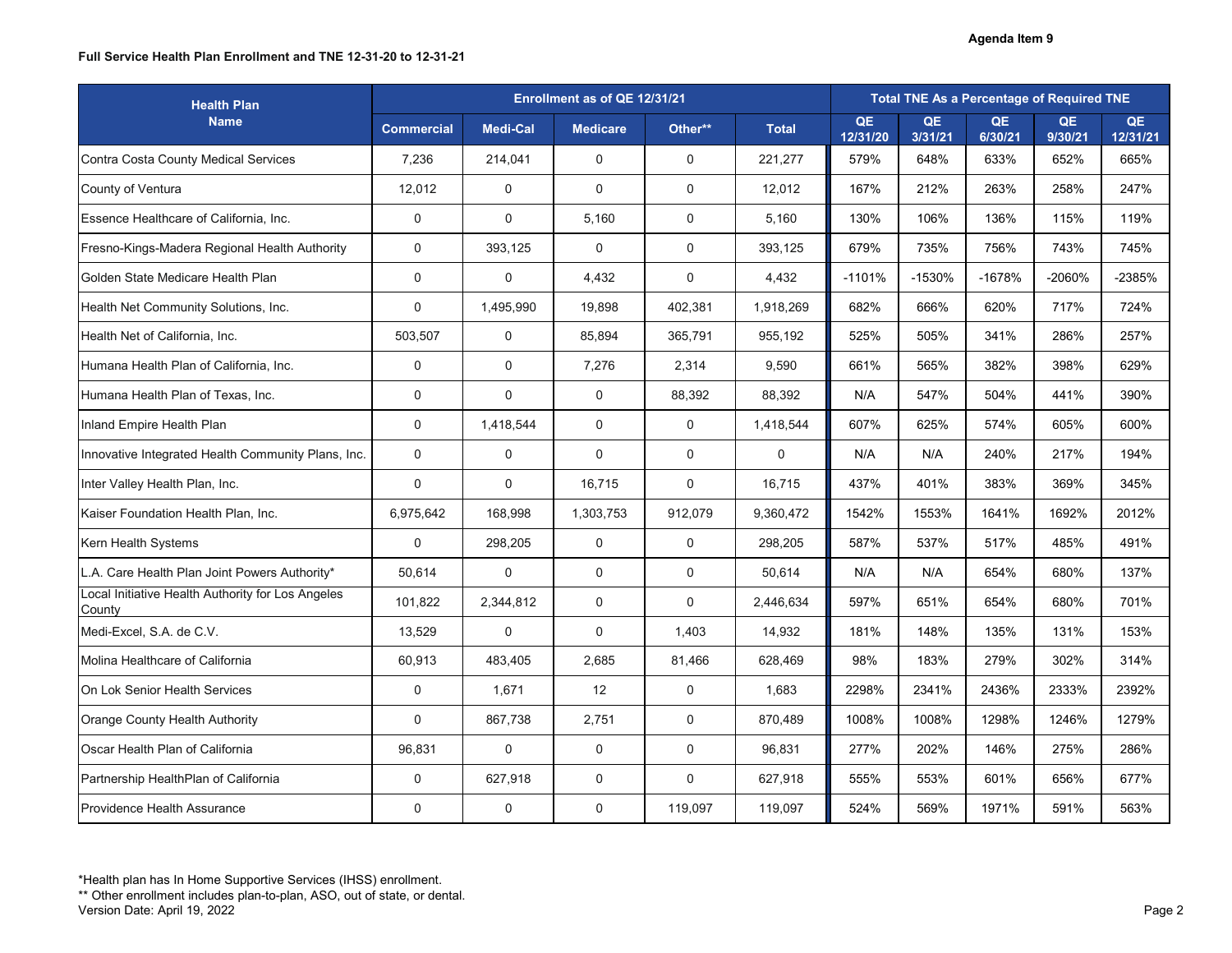### **Full Service Health Plan Enrollment and TNE 12-31-20 to 12-31-21**

| <b>Health Plan</b>                                             |                   | Enrollment as of QE 12/31/21 |                 |                  |              |                |                      | <b>Total TNE As a Percentage of Required TNE</b> |               |                |
|----------------------------------------------------------------|-------------------|------------------------------|-----------------|------------------|--------------|----------------|----------------------|--------------------------------------------------|---------------|----------------|
| <b>Name</b>                                                    | <b>Commercial</b> | Medi-Cal                     | <b>Medicare</b> | Other**          | <b>Total</b> | QE<br>12/31/20 | <b>QE</b><br>3/31/21 | QE<br>6/30/21                                    | QE<br>9/30/21 | QE<br>12/31/21 |
| San Francisco Health Authority*                                | 11,792            | 153,346                      | $\mathbf 0$     | $\mathbf 0$      | 165,138      | 612%           | 670%                 | 733%                                             | 691%          | 664%           |
| San Joaquin County Health Commission                           | $\mathbf 0$       | 388,170                      | $\mathbf 0$     | $\mathbf 0$      | 388,170      | 795%           | 864%                 | 779%                                             | 796%          | 789%           |
| San Mateo Health Commission*                                   | 1,205             | 131,560                      | $\mathbf 0$     | $\mathbf 0$      | 132,765      | 872%           | 857%                 | 826%                                             | 816%          | 910%           |
| Santa Barbara San Luis Obispo Regional Health<br>Authority     | $\mathbf 0$       | 209,689                      | $\overline{0}$  | $\mathbf 0$      | 209,689      | 572%           | 544%                 | 507%                                             | 502%          | 465%           |
| Santa Clara County*                                            | 44,962            | $\overline{0}$               | 696             | 139,498          | 185,156      | 414%           | 424%                 | 428%                                             | 427%          | 428%           |
| Santa Clara County Health Authority                            | $\boldsymbol{0}$  | 291,097                      | $\mathbf 0$     | 0                | 291,097      | 625%           | 644%                 | 707%                                             | 773%          | 782%           |
| Santa Cruz-Monterey-Merced Managed Medical<br>Care Commission* | 517               | 386,531                      | $\mathbf 0$     | $\mathbf 0$      | 387,048      | 763%           | 890%                 | 949%                                             | 1038%         | 1007%          |
| Scan Health Plan                                               | $\mathbf 0$       | 14,475                       | 206,870         | $\mathbf 0$      | 221,345      | 1552%          | 1568%                | 1639%                                            | 1705%         | 1704%          |
| Sharp Health Plan                                              | 134,308           | $\overline{0}$               | 7,343           | $\boldsymbol{0}$ | 141,651      | 1181%          | 1221%                | 1261%                                            | 1329%         | 1367%          |
| Sistemas Medicos Nacionales, S.A.de C.V.                       | 49,272            | $\overline{0}$               | $\overline{0}$  | $\mathbf 0$      | 49,272       | 1170%          | 1246%                | 896%                                             | 967%          | 838%           |
| <b>Sutter Health Plan</b>                                      | 100,466           | $\overline{0}$               | $\mathbf 0$     | $\mathbf 0$      | 100,466      | 780%           | 801%                 | 847%                                             | 855%          | 693%           |
| UHC of California                                              | 389,230           | $\overline{0}$               | 370,576         | $\mathbf 0$      | 759,806      | 258%           | 232%                 | 293%                                             | 300%          | 200%           |
| UnitedHealthcare Benefits Plan of California                   | 370,381           | $\mathbf 0$                  | $\mathbf 0$     | $\mathbf 0$      | 370,381      | 148%           | 130%                 | 124%                                             | 144%          | 93%            |
| UnitedHealthcare Community Plan of California,<br>Inc.         | $\overline{0}$    | 26,406                       | 1,625           | $\mathbf 0$      | 28,031       | 499%           | 444%                 | 427%                                             | 386%          | 308%           |
| Universal Care, Inc.                                           | $\overline{0}$    | $\mathbf 0$                  | 69,706          | 524              | 70,230       | 27%            | 151%                 | 103%                                             | 121%          | 283%           |
| WellCare of California, Inc.                                   | $\overline{0}$    | $\boldsymbol{0}$             | 71,807          | 0                | 71,807       | 352%           | 252%                 | 304%                                             | 359%          | 448%           |
| <b>Western Health Advantage</b>                                | 101,258           | $\boldsymbol{0}$             | 1,419           | $\boldsymbol{0}$ | 102,677      | 191%           | 200%                 | 177%                                             | 156%          | 143%           |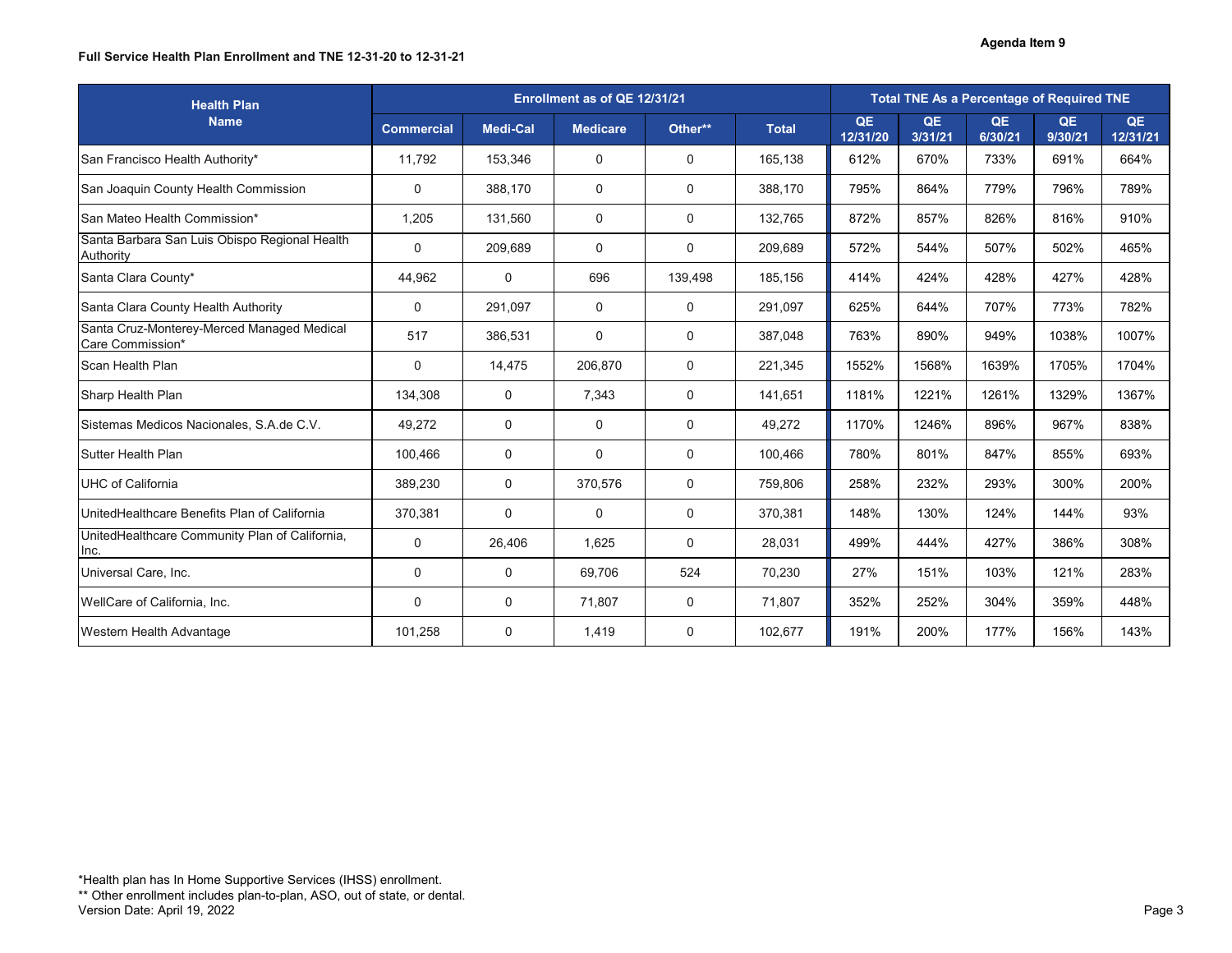## **Restricted Health Plan Enrollment and TNE 12-31-20 to 12-31-21**

|                                          |                   | Enrollment as of QE 12/31/21 |                 |                     |                |                |                      |                      | <b>Total TNE As a Percentage of Required TNE</b> |                |
|------------------------------------------|-------------------|------------------------------|-----------------|---------------------|----------------|----------------|----------------------|----------------------|--------------------------------------------------|----------------|
| <b>Health Plan Name</b>                  | <b>Commercial</b> | <b>Medi-Cal</b>              | <b>Medicare</b> | <b>Plan-to-Plan</b> | <b>Total</b>   | QE<br>12/31/20 | <b>QE</b><br>3/31/21 | <b>QE</b><br>6/30/21 | <b>QE</b><br>9/30/21                             | QE<br>12/31/21 |
| Access Senior HealthCare, Inc.           | $\overline{0}$    | $\mathbf 0$                  | $\overline{0}$  | 1,972               | 1,972          | 143%           | 128%                 | 237%                 | 204%                                             | 129%           |
| Adventist Health Plan, Inc.              | $\mathbf 0$       | $\mathbf 0$                  | 0               | 18,706              | 18,706         | 215%           | 230%                 | 263%                 | 291%                                             | 231%           |
| AltaMed Health Network, Inc.             | $\overline{0}$    | $\overline{0}$               | $\overline{0}$  | 83,737              | 83,737         | 182%           | 188%                 | 200%                 | 235%                                             | 279%           |
| AmericasHealth Plan, Inc.                | $\overline{0}$    | $\mathbf 0$                  | $\mathbf 0$     | 5,125               | 5,125          | 203%           | 191%                 | 130%                 | 282%                                             | 343%           |
| Bay Area Accountable Care Network, Inc.  | $\overline{0}$    | $\mathbf 0$                  | $\overline{0}$  | 49,062              | 49,062         | 127%           | 148%                 | 184%                 | 110%                                             | 152%           |
| Brown & Toland Health Services, Inc.     | $\overline{0}$    | $\mathbf 0$                  | $\overline{0}$  | 21,631              | 21,631         | 252%           | 227%                 | 358%                 | 73%                                              | 138%           |
| <b>CareMore Health Plan</b>              | $\overline{0}$    | $\mathbf 0$                  | 0               | 52,135              | 52,135         | 166%           | 140%                 | 126%                 | 141%                                             | 166%           |
| Central Valley Health Plan, Inc.         | $\overline{0}$    | $\mathbf 0$                  | $\overline{0}$  | 2,153               | 2,153          | N/A            | N/A                  | N/A                  | 215%                                             | 213%           |
| Children's Health Plan of California     | $\overline{0}$    | $\mathbf 0$                  | $\overline{0}$  | 30                  | 30             | 144%           | 138%                 | 130%                 | 147%                                             | 136%           |
| Choice Physicians Network, Inc.          | $\mathbf 0$       | $\mathbf 0$                  | 0               | 10,879              | 10,879         | 333%           | 420%                 | 248%                 | 285%                                             | 343%           |
| Dignity Health Provider Resources, Inc.  | $\overline{0}$    | $\mathbf 0$                  | $\overline{0}$  | 29,323              | 29,323         | 208%           | 243%                 | 268%                 | 93%                                              | 168%           |
| <b>EPIC Health Plan</b>                  | $\overline{0}$    | $\mathbf 0$                  | $\mathbf 0$     | 66,589              | 66,589         | 498%           | 479%                 | 476%                 | 525%                                             | 523%           |
| For Your Benefit, Inc.                   | $\overline{0}$    | $\mathbf 0$                  | $\overline{0}$  | 4,395               | 4,395          | 162%           | 73%                  | 187%                 | 244%                                             | 259%           |
| Global Health Plan, Inc.                 | $\overline{0}$    | 0                            | $\overline{0}$  | $\overline{0}$      | $\overline{0}$ | 175%           | 175%                 | 175%                 | 175%                                             | 175%           |
| Healthy Valley Provider Network, Inc.    | $\overline{0}$    | $\overline{0}$               | $\overline{0}$  | $\overline{0}$      | $\overline{0}$ | N/A            | N/A                  | N/A                  | 218%                                             | 216%           |
| Heritage Provider Network, Inc.          | $\overline{0}$    | $\overline{0}$               | $\overline{0}$  | 691,653             | 691,653        | 187%           | 162%                 | 194%                 | 183%                                             | 184%           |
| Hill Physicians Care Solutions, Inc.     | $\overline{0}$    | $\mathbf 0$                  | $\overline{0}$  | 2,465               | 2,465          | 279%           | 271%                 | 278%                 | 358%                                             | 215%           |
| Imperial Health Plan of California, Inc. | $\overline{0}$    | $\overline{0}$               | 4,487           | 10,889              | 15,376         | 284%           | 251%                 | 336%                 | 341%                                             | 205%           |
| MedCare Partners, Inc.                   | $\overline{0}$    | $\mathbf 0$                  | $\overline{0}$  | 318                 | 318            | N/A            | N/A                  | 521%                 | 518%                                             | 479%           |
| Medcore HP                               | $\overline{0}$    | $\overline{0}$               | $\overline{0}$  | 10,734              | 10,734         | 159%           | 199%                 | 194%                 | 198%                                             | 114%           |
| MemorialCare Select Health Plan          | 248               | $\overline{0}$               | $\overline{0}$  | 61,034              | 61,282         | 191%           | 159%                 | 126%                 | 117%                                             | 153%           |
| Meritage Health Plan                     | $\overline{0}$    | $\mathbf 0$                  | $\overline{0}$  | 6,536               | 6,536          | 321%           | 326%                 | 329%                 | 472%                                             | 252%           |
| Monarch Health Plan, Inc.                | $\overline{0}$    | $\mathbf 0$                  | $\overline{0}$  | 174,135             | 174,135        | 327%           | 339%                 | 389%                 | 412%                                             | 280%           |

### **Agenda Item 9**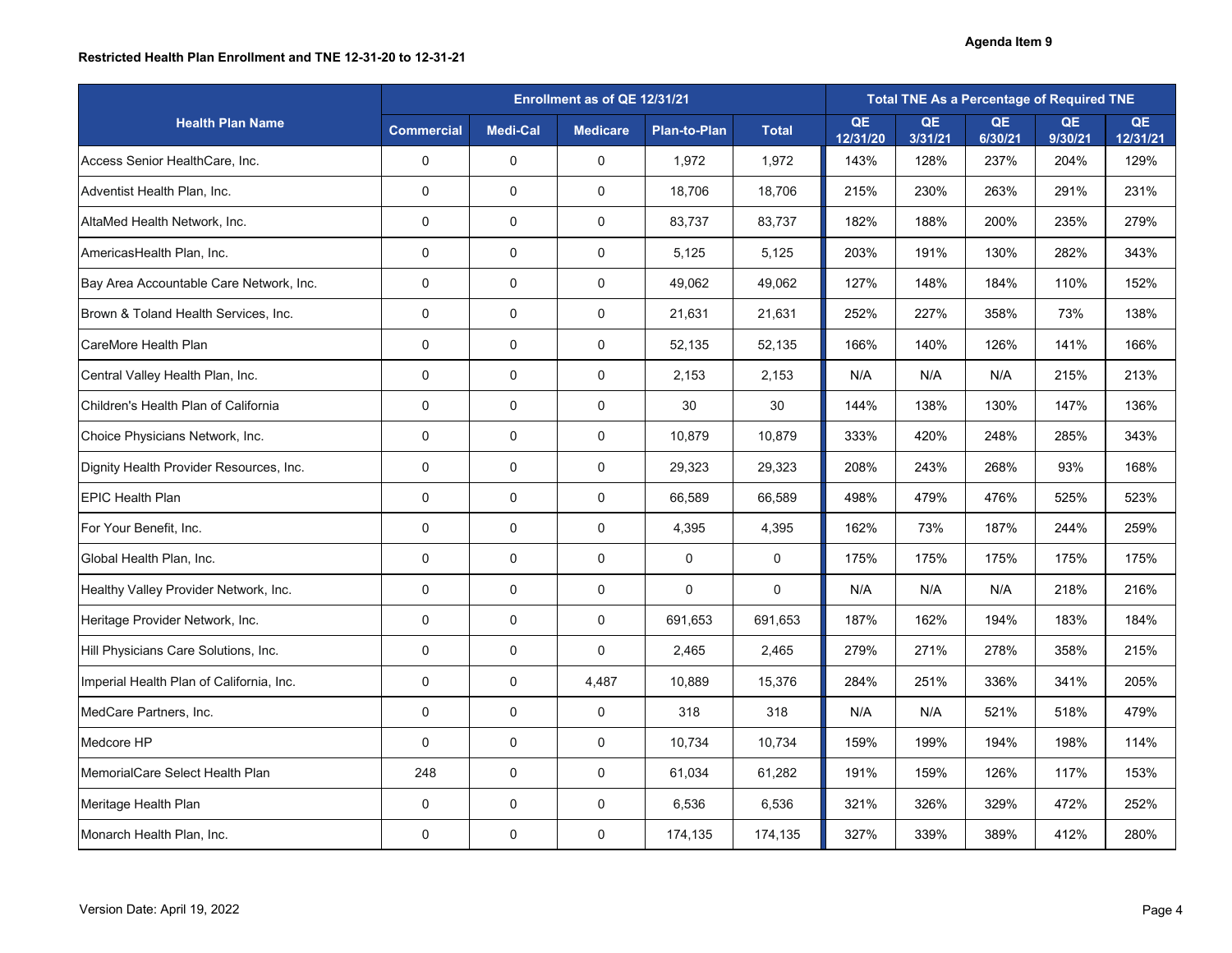## **Restricted Health Plan Enrollment and TNE 12-31-20 to 12-31-21**

|                                        |                   | Enrollment as of QE 12/31/21 |                 |              |              |                |                      | <b>Total TNE As a Percentage of Required TNE</b> |               |                |
|----------------------------------------|-------------------|------------------------------|-----------------|--------------|--------------|----------------|----------------------|--------------------------------------------------|---------------|----------------|
| <b>Health Plan Name</b>                | <b>Commercial</b> | Medi-Cal                     | <b>Medicare</b> | Plan-to-Plan | <b>Total</b> | QE<br>12/31/20 | <b>QE</b><br>3/31/21 | QE<br>6/30/21                                    | QE<br>9/30/21 | QE<br>12/31/21 |
| Optum Health Plan of California        | $\mathbf 0$       | $\mathbf 0$                  | $\overline{0}$  | 448,972      | 448,972      | 443%           | 358%                 | 287%                                             | 282%          | 206%           |
| <b>IPIH Health Care Solutions</b>      | 0                 | $\mathbf 0$                  | $\overline{0}$  | 5,621        | 5,621        | 292%           | 292%                 | 413%                                             | 244%          | 267%           |
| Premier Health Plan Services, Inc.     | $\overline{0}$    | $\mathbf 0$                  | $\overline{0}$  | 4,880        | 21,241       | 484%           | 519%                 | 478%                                             | 457%          | 451%           |
| <b>PRIMECARE Medical Network, Inc.</b> | $\overline{0}$    | $\overline{0}$               | $\overline{0}$  | 227,780      | 227,780      | 353%           | 347%                 | 316%                                             | 351%          | 277%           |
| <b>Prospect Health Plan, Inc.</b>      | 0                 | $\mathbf 0$                  | $\overline{0}$  | 62,499       | 62,499       | 266%           | 279%                 | 290%                                             | 302%          | 295%           |
| <b>Providence Health Network</b>       | $\overline{0}$    | $\mathbf 0$                  | $\overline{0}$  | 116,570      | 116,570      | 520%           | 673%                 | 719%                                             | 620%          | 620%           |
| Scripps Health Plan Services, Inc.     | 15,908            | $\overline{0}$               | $\overline{0}$  | 137,440      | 153,348      | 165%           | 161%                 | 158%                                             | 152%          | 152%           |
| Sequoia Health Plan, Inc.              | $\mathbf 0$       | $\mathbf 0$                  | $\overline{0}$  | 12,051       | 12,051       | 169%           | 168%                 | 161%                                             | 160%          | 157%           |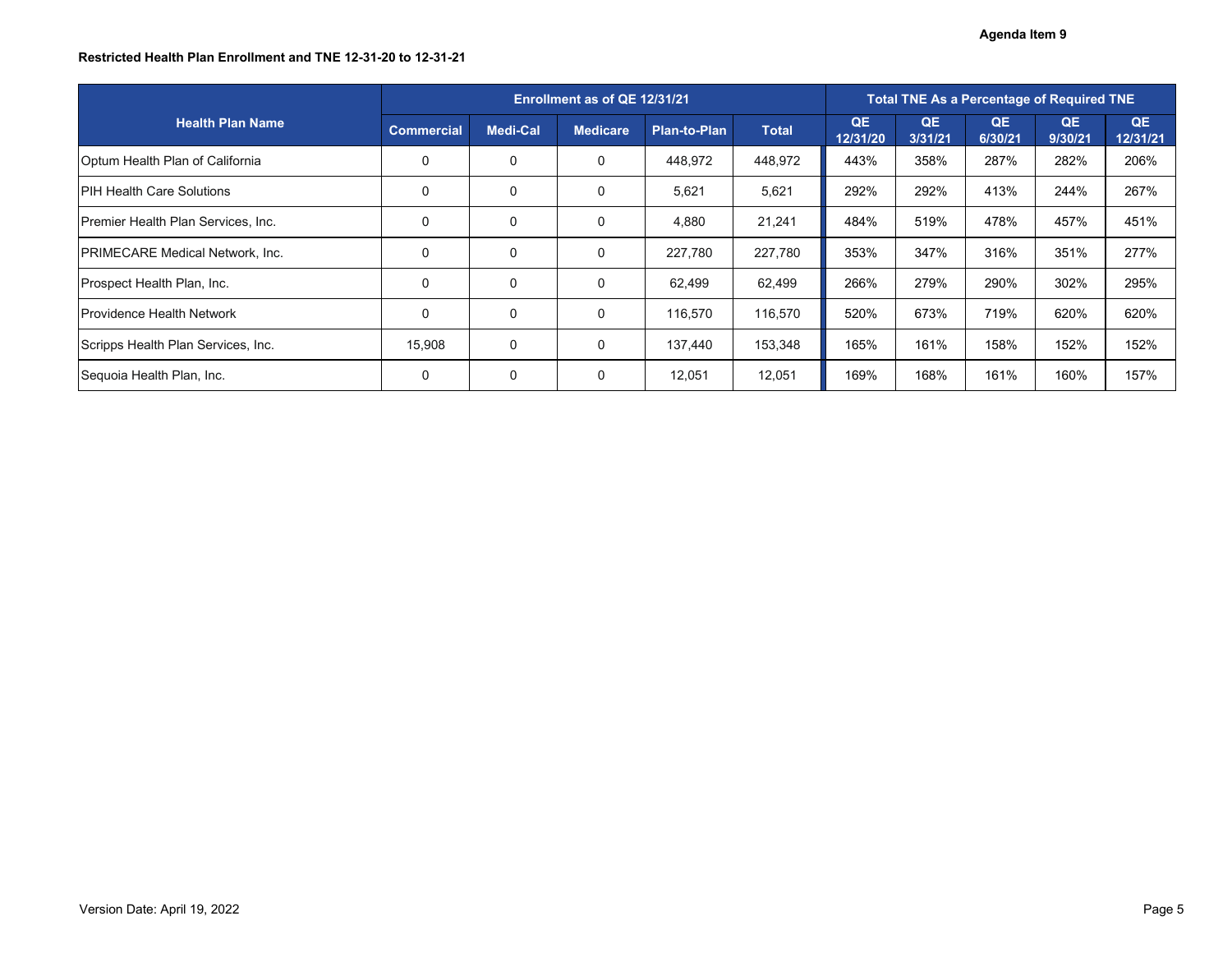# **Specialized Health Plan Enrollment and TNE 12-31-20 to 12-31-21**

|                                                   | <b>Total Enrollment</b> |             |            | <b>Total TNE As a Percentage of Required TNE</b> |            |             |
|---------------------------------------------------|-------------------------|-------------|------------|--------------------------------------------------|------------|-------------|
| <b>Dental</b>                                     | as QE 12/31/21          | QE 12/31/20 | QE 3/31/21 | QE 6/30/21                                       | QE 9/30/21 | QE 12/31/21 |
| <b>Access Dental Plan</b>                         | 305,124                 | 941%        | 807%       | 781%                                             | 778%       | 1038%       |
| Aetna Dental of California Inc.                   | 113,738                 | 2010%       | 1713%      | 1790%                                            | 2297%      | 2660%       |
| California Dental Network, Inc.                   | 71,788                  | 1928%       | 863%       | 847%                                             | 2071%      | 2083%       |
| Cigna Dental Health of California, Inc.           | 199,095                 | 1380%       | 1958%      | 1266%                                            | 1700%      | 1342%       |
| Consumer Health, Inc.                             | 6,193                   | 498%        | 515%       | 535%                                             | 582%       | 598%        |
| Delta Dental of California                        | 26,025,269              | 2840%       | 2900%      | 2532%                                            | 2651%      | 2857%       |
| Dental Benefit Providers of California, Inc.      | 912,010                 | 1191%       | 1352%      | 576%                                             | 776%       | 882%        |
| <b>Dental Health Services</b>                     | 62,931                  | 2535%       | 3016%      | 2737%                                            | 2881%      | 2807%       |
| Golden West Health Plan, Inc.                     | 7,856                   | 15060%      | 14992%     | 15238%                                           | 15090%     | 15032%      |
| Liberty Dental Plan of California, Inc.           | 5,768,338               | 227%        | 233%       | 192%                                             | 243%       | 141%        |
| <b>Managed Dental Care</b>                        | 92,698                  | 1138%       | 1499%      | 1891%                                            | 2344%      | 1599%       |
| Starmount Managed Dental of California, Inc.      | 550                     | 440%        | 453%       | 525%                                             | 550%       | 587%        |
| <b>JDC Dental California, Inc.</b>                | 22,872                  | 7551%       | 8255%      | 8130%                                            | 8109%      | 8138%       |
| United Concordia Dental Plans of California, Inc. | 73,629                  | 2000%       | 1963%      | 1853%                                            | 2088%      | 1931%       |
| Western Dental Services, Inc.                     | 779,980                 | 4506%       | 5054%      | 5730%                                            | 4977%      | 3959%       |

|                              | <b>Total Enrollment</b> | Total TNE As a Percentage of Required TNE |            |            |                   |             |  |  |
|------------------------------|-------------------------|-------------------------------------------|------------|------------|-------------------|-------------|--|--|
| <b>Dental/Vision</b>         | as QE 12/31/21          | QE 12/31/20                               | QE 3/31/21 | QE 6/30/21 | <b>QE 9/30/21</b> | QE 12/31/21 |  |  |
| SafeGuard Health Plans, Inc. | 209,160                 | 16611%                                    | 17461%     | 15551%     | 15834%            | 14956%      |  |  |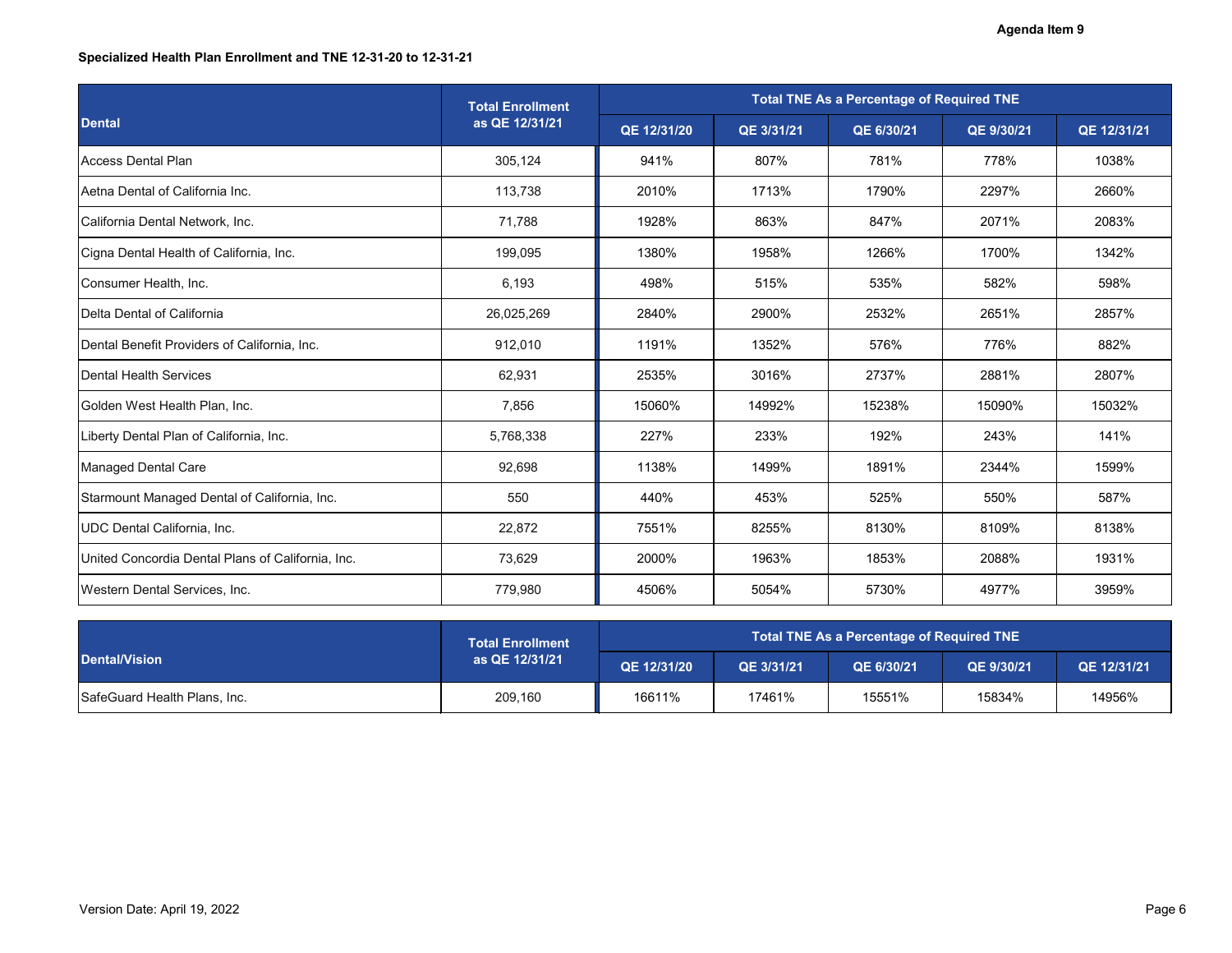# **Specialized Health Plan Enrollment and TNE 12-31-20 to 12-31-21**

|                                                                            | <b>Total Enrollment</b> |             |            | <b>Total TNE As a Percentage of Required TNE</b> |            |             |
|----------------------------------------------------------------------------|-------------------------|-------------|------------|--------------------------------------------------|------------|-------------|
| <b>Behavioral</b>                                                          | as QE 12/3121           | QE 12/31/20 | QE 3/31/21 | QE 6/30/21                                       | QE 9/30/21 | QE 12/31/21 |
| Beacon Health Options of California, Inc.                                  | 617,170                 | 1440%       | 1797%      | 1564%                                            | 1991%      | 2186%       |
| Claremont Behavioral Services, Inc.                                        | 160,025                 | 346%        | 526%       | 2640%                                            | 662%       | 601%        |
| CONCERN: Employee Assistance Program                                       | 87,975                  | 3350%       | 2967%      | 4614%                                            | 3569%      | 3987%       |
| Empathia Pacific, Inc.                                                     | 135,599                 | 4160%       | 4559%      | 1215%                                            | 4738%      | 4793%       |
| Evernorth Behavioral Health of California, Inc.                            | 115,818                 | 1499%       | 1300%      | 412%                                             | 1079%      | 1184%       |
| Health Advocate West, Inc.                                                 | 86,712                  | 9584%       | 10910%     | 11012%                                           | 12322%     | 12322%      |
| Health and Human Resource Center, Inc.                                     | 1,906,860               | 7567%       | 2295%      | 2597%                                            | 1956%      | 2148%       |
| Holman Professional Counseling Centers                                     | 88,836                  | 326%        | 311%       | 252%                                             | 140%       | 183%        |
| Human Affairs International of California                                  | 2,717,649               | 181%        | 198%       | 160%                                             | 154%       | 165%        |
| Humana EAP and Work-Life Services of California, Inc.                      | 32,066                  | 5131%       | 5132%      | 5156%                                            | 5174%      | 5206%       |
| Magellan Health Services of California, Inc. - Employer<br><b>Services</b> | 1,311,636               | 730%        | 604%       | 685%                                             | 589%       | 1160%       |
| <b>Managed Health Network</b>                                              | 591,221                 | 4616%       | 6078%      | 1271%                                            | 1575%      | 1732%       |
| Morneau Shepell (California) Limited                                       | 219,860                 | N/A         | N/A        | N/A                                              | 729%       | 1605%       |
| U. S. Behavioral Health Plan, California                                   | 1,959,903               | 299%        | 260%       | 343%                                             | 339%       | 325%        |

|                                                     | <b>Total Enrollment</b> | Total TNE As a Percentage of Required TNE |            |            |            |             |  |  |
|-----------------------------------------------------|-------------------------|-------------------------------------------|------------|------------|------------|-------------|--|--|
| <b>Chiropractic</b>                                 | as QE 12/31/21          | QE 12/31/20                               | QE 3/31/21 | QE 6/30/21 | QE 9/30/21 | QE 12/31/21 |  |  |
| ACN Group of California, Inc.                       | 718,657                 | 2275%                                     | 2594%      | 3261%      | 1141%      | 1667%       |  |  |
| American Specialty Health Plans of California, Inc. | 9,028,883               | 509%                                      | 417%       | 259%       | 260%       | 262%        |  |  |
| Landmark Healthplan of California, Inc.             | 194,029                 | 667%                                      | 837%       | 767%       | 838%       | 712%        |  |  |